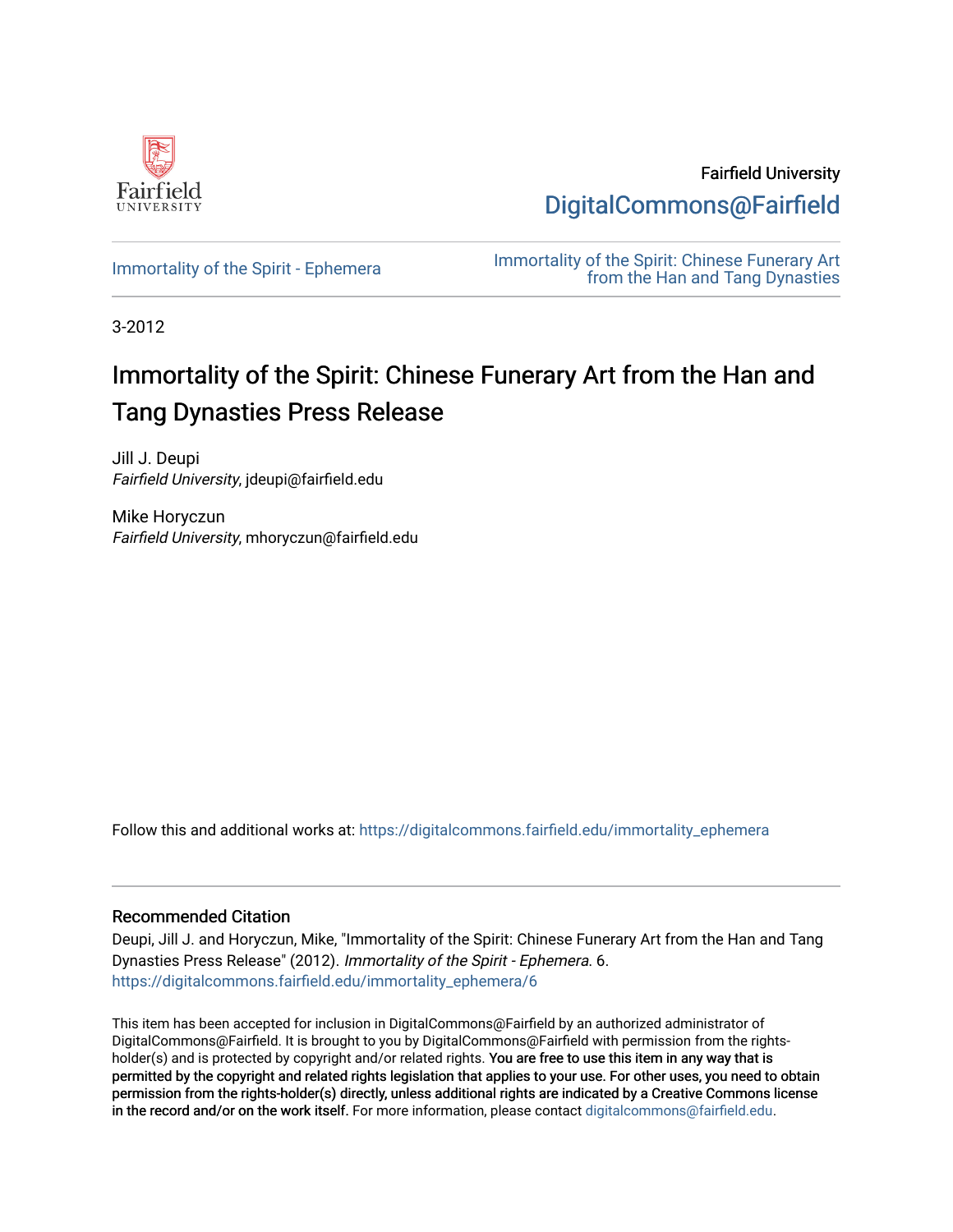

*Media Contact: Mike Horyczun, 203.254.4000, ext. 2647 [mhoryczun@fairfield.edu](mailto:mhoryczun@fairfield.edu)*

**New Exhibition!** *Immortality of the Spirit: Chinese Funerary Art from the Han and Tang Dynasties* **Bellarmine Museum of Art, Fairfield University, Fairfield, CT** April 12, 2012, through June 6, 2012

FAIRFIELD, Conn. (March 22, 2012). For the ancient Chinese, life in the afterworld was as important as one's existence on earth. For this reason, the dead were laid to rest in tombs provisioned with *mingqi*, or "spirit articles," for the deceased's journey into the afterlife. From **April 12, 2012,** through **June 6, 2012, Fairfield University's Bellarmine Museum of Art** explores this fascinating world in its latest exhibition, "**Immortality of the Spirit: Chinese Funerary Art from the Han and Tang Dynasties.**" The exhibition is drawn from the **Collection of Jane and Leopold Swergold** and features thirteen examples of pottery funerary objects from the Han (206 BCE-220 CE) and Tang (618-907 CE) Imperial Dynasties. A free public opening and reception takes place from 5 p.m. to 7 p.m. on **Thursday, April 12, 2012.**  The Bellarmine Museum of Art is located in Bellarmine Hall on the campus of Fairfield University, at 1073 N. Benson Road in Fairfield, Connecticut. Admission is free. The museum is open Monday through Friday, 10 a.m. to 4 p.m. when the University is in session. Call (203) 254-4046, or visit [www.fairfield.edu/museum.](http://www.fairfield.edu/museum)

While personal possessions and items used in daily life could be interred with the dead, *mingqi* were made specifically for funerary purposes and considered a mark of high status, hence restricted to imperial and elite tombs. Burial figures and furnishings were exhibited during lavish funerary rites before being sealed in the tombs for which they were intended. These objects, like the tombs themselves, communicated the social status of the occupant. The wealthier the family, the more elaborate the tomb, and the finer – and more numerous – the funerary objects that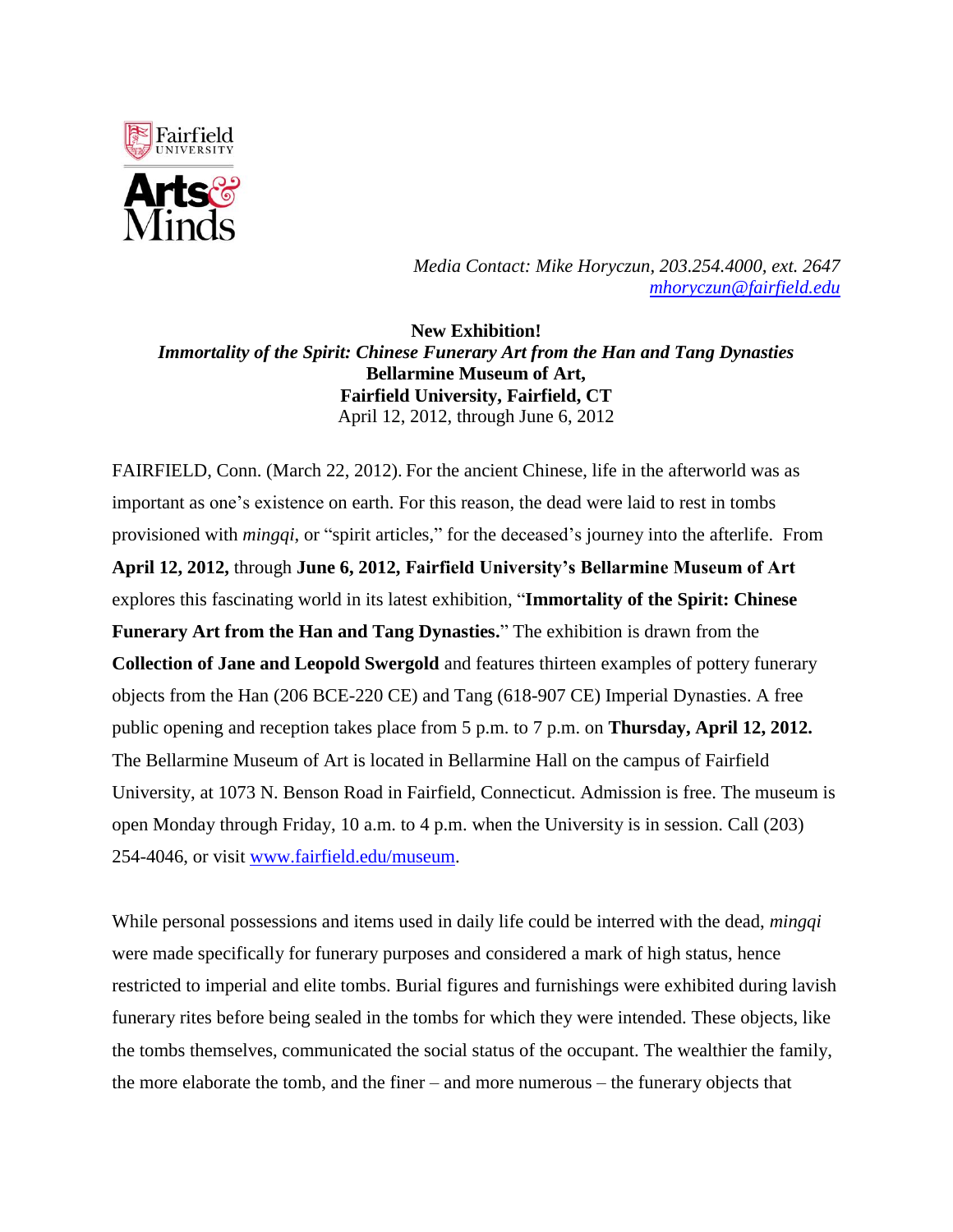accompanied the deceased on his or her journey into the next world. Tombs were also seen as gateways to everlasting life. Thus, symbols of immortality commonly appear on Han and Tang funerary objects, such as the cloud-filled mountain landscape representing the abode of the immortals on the *Hill Jar* (Han Dynasty), on view in the exhibition.

The earliest Chinese tomb figures and furnishings date back to the Neolithic period (10,000- 2,000 BCE). The popularity of such objects increased during the lengthy Han Dynasty before reaching its zenith under the highly cosmopolitan Tang Dynasty. Considered one of the "golden ages" of Chinese civilization, the Han Dynasty (206 BCE – 220 CE) was an era of relative peace, prosperity, and Imperial expansion, which was marked by great advances in poetry, music, calligraphy and the visual arts. Trade also flourished in the outward-looking Han Empire, which fell in 220 CE. Centuries of disunity followed until the  $7<sup>th</sup>$  century, when the Tang Dynasty (618) – 906 CE) ushered in another long period of stability and prosperity. Its capital, Chang'an (modern day Xi'an) was the largest and most sophisticated city in the world at that time, with a population (including immigrants from as far away as Persia and Syria) of some one million people in the mid-8<sup>th</sup> century. Art and culture flourished under the dynasty's extensive court patronage, and a new interest in naturalism was expressed in painting and sculpture, including funerary objects.

Clay tomb figurines proliferated in the Han Dynasty, replacing an earlier tradition of human and animal sacrifice. Despite this humane shift, the basic principle remained the same: everything needed in life was also needed in death, including horses, chariots, farm animals, guards, attendants, entertainers, and vessels for lavish banquets. The pieces on display from this era include a *Seated Entertainer* and a *Figure of a Dancer*. These objects, like all *mingqi*, were deliberately made to appear distinct from their original counterparts through alterations in material, color, size, technique, or function.

The market for funerary goods was such that workshops had to rely on moulds in order to keep pace with demand. Fine details on tomb figures and vessels were sometimes shaped by hand, but often decoration was moulded, as exampled by the exhibition's *Green Glazed Jar* or *Hu* (Han Dynasty). Though the shapes of ceramic vessels in particular often echo metal prototypes, Chinese funerary art was made from a variety of media, including clay, jade, bronze, gold, silver,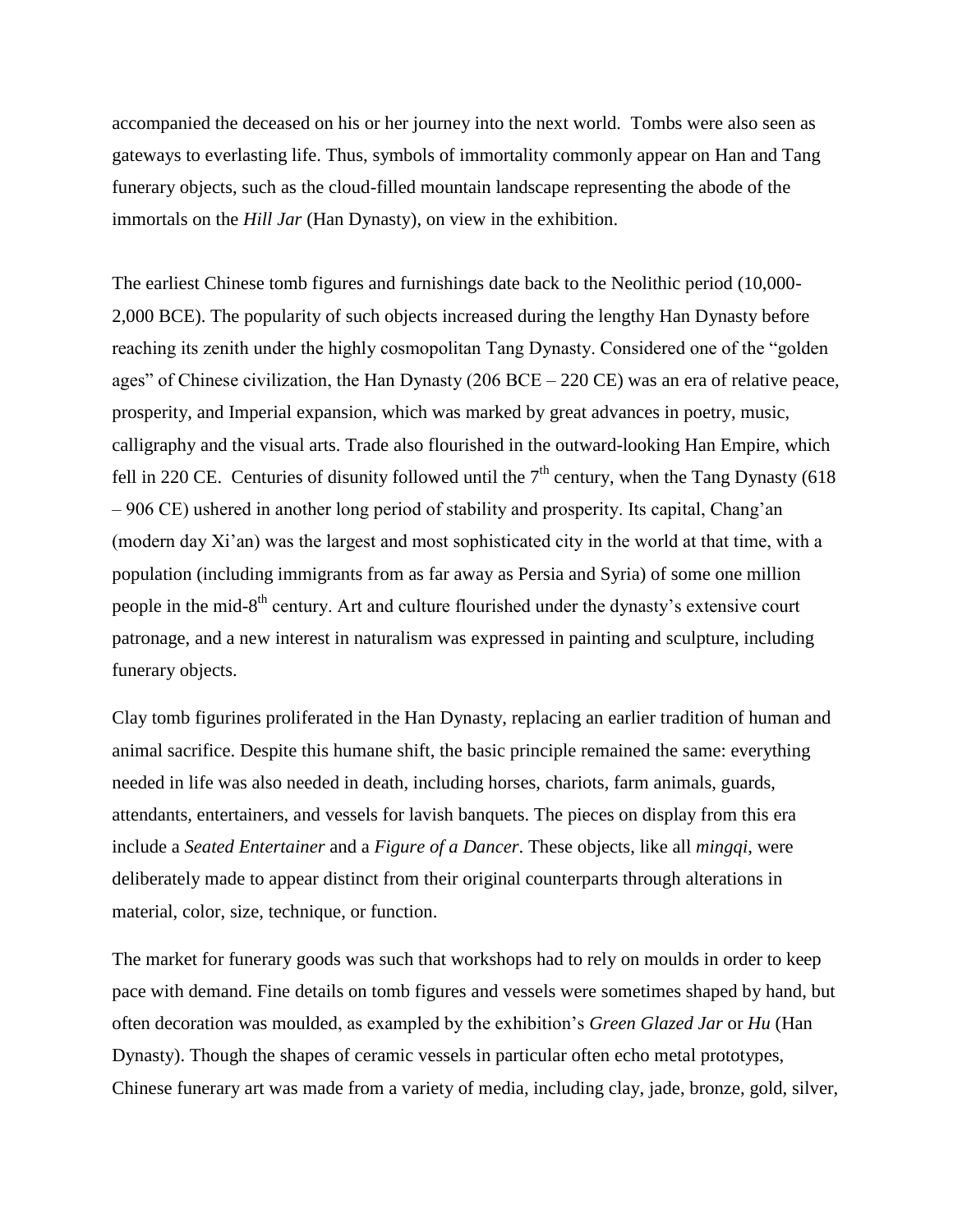wood, textile, or stone. Clay objects could be painted, unpainted, or glazed. Remarkable in this context is the stunning *Sancai Glazed Pottery Horse* (Tang Dynasty), on view in the exhibition. "Sancai" (or three color) glaze was applied to objects by dipping, pouring, and painting. Heads and extremities of figures were often left unglazed, so that details could be painted directly onto the earthenware.

The work of Tang artisans, in particular, reflects the influence of the many cultures with which they came into contact both in their capital city of Chang'an and elsewhere. It is not unusual, for example, to find exotic symbols, motifs and shapes more closely associated with the arts of India, Persia, Syria and even Greece in Tang art. The *Two Grooms* (Tang Dynasty) on view in the exhibition have Persian facial features; apt reminders of both the international flavor of this dynasty and the historical fact that Tang emperors consolidated and maintained their martial power by importing not only horses but horsemen into China.

"Artifacts like those in the Bellarmine Museum of Art's exhibition provide great insights into daily life during the Han and Tang Dynasties," said Dr. Jill Deupi, Director of the Bellarmine Museum Director of the Bellarmine Museum of Art and Assistant Professor of Art History at Fairfield University. "They also remind us of how carefully orchestrated the burial rites and rituals were for a society with clearly delineated class hierarchies. The poor typically were buried with little more than small coins while the wealthy were accompanied by elaborate figures."

"**Immortality of the Spirit: Chinese Funerary Art from the Han and Tang Dynasties**" features an exhibition catalogue/brochure available in the galleries with essays co-authored by **Leopold Swergold** and **Dr. Ive Covaci, Fairfield University Adjunct Professor of Art History** and a specialist in Asian Art. Exhibition programming includes a Gallery Talk delivered by **Leopold Swergold at 5 p.m.**, on **Thursday, May 3, 2012,** and a **Family Day** from **1 p.m. - 4 p.m. on Saturday, April 14, 2012.** Film screenings of the 2011 PBS documentary, *China's Terracotta Warriors*, take place at **12 noon** on **April 13, April 24, May 1, and May 4, 2012** in the museum's on-site education room. All events are free of charge and open to the public.